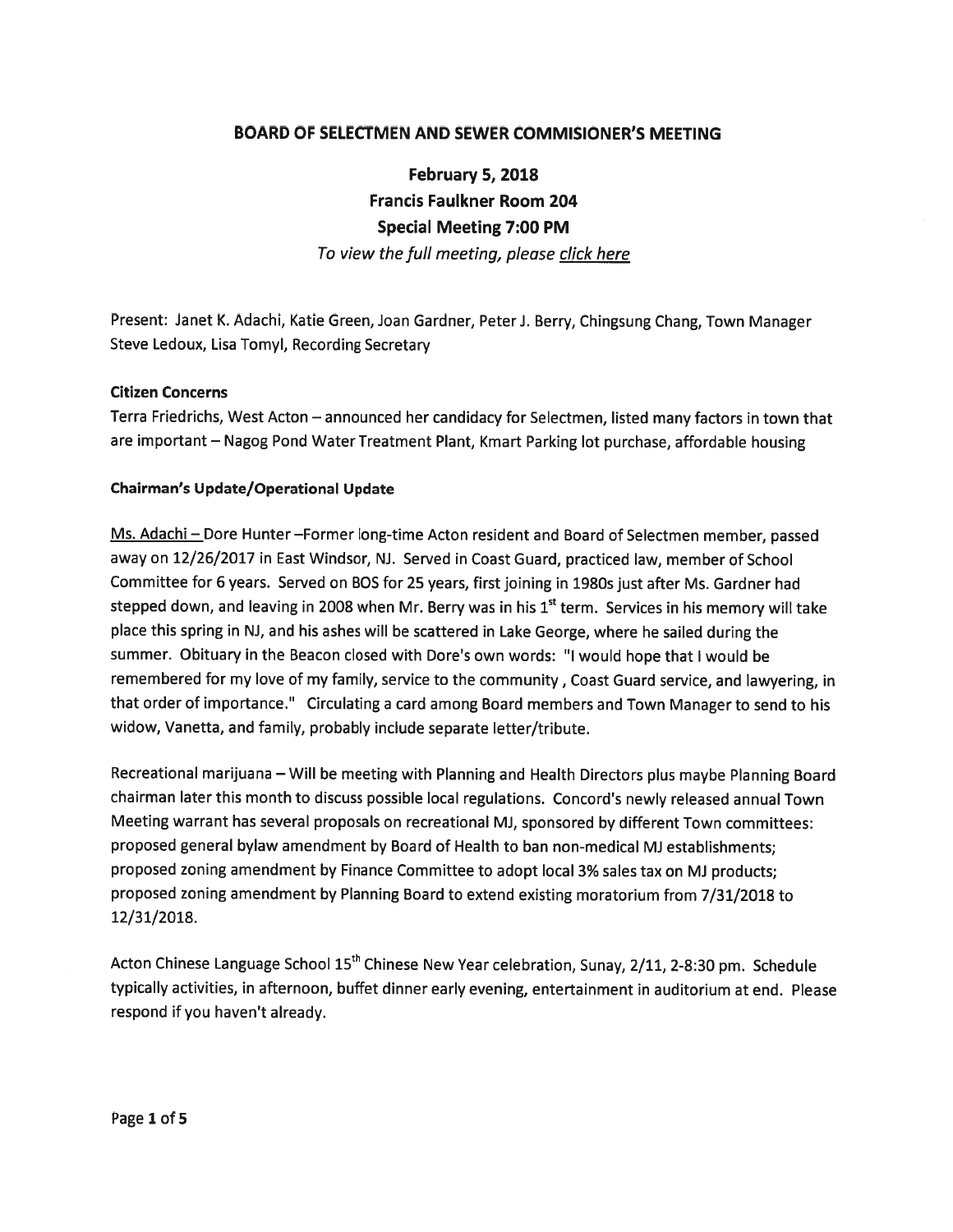Discovery Museum invitation to Board members to attend event on 3/3 to see new expanded facility. RSVP deadline 2/16.

Meeting room file-storage — Looking into whether need more security for committee and other files stored in file cabinets in Town Hall meeting rooms, given that certain members of public have been observed looking through the files without permission.

Mr. Ledoux  $-$  Went over OPEB valuation for 2 years ending 2016  $-$  the red delineates last evaluation, and the blue is the new — in <sup>2</sup> years have lowered unfunded liability by <sup>4</sup> million and payoff has gone from 2036 to 2032.

#### Public Hearings

LIP 40B Application, <sup>146</sup> Prospect Street, Joe Levine — Mr. Levine gave <sup>a</sup> power point presentation outlining his proposed 40B development of <sup>4</sup> single family homes with one affordable unit. ACHC supports the small project. KG — demolishing existing house wanted to be sure it is not on the list for Acton Historical Society — Mr. Levine stated it was not. Mentioned about utilizing the heat pumps instead of natural gas — Mr. Levine stated he was familiar with them. Ms. Green mentioned about the gas leaks study and that Prospect Street has the largest leaks in town. Likes the small proposa<sup>l</sup> and that it fits in with the Acton <sup>2020</sup> <sup>p</sup>lan. Mr. Berry asked if there were <sup>4</sup> total parking spaces — Mr. Levine stated <sup>2</sup> parking in garage and two parking in driveway. Mr. Berry questioned about encroaching wetlands. Requesting for waiver of appraisal. Mr. Berry supports project. Ms. Adachi questioned about working with the DRB — but this is just <sup>a</sup> preliminary site approval.

Terra Friedrichs, West Acton — commented on 40B projects, thanked the developer for the location, also thanked Ms. Green on commenting on the heat alternative with the heat pumps, likes the size of the homes. Inquired if material purchased will be more sustainable — Mr. Levine stated no. Mentioned about <sup>a</sup> tree takedown bylaw similar to Concord, and charging <sup>a</sup> tree preservation fee for future developments.

Danny Factor, <sup>11</sup> Davis Road — reiterated Ms. Green's comment and choosing heating pumps vs. natural gas.

ACHC met with Mr. Levine and supports the project.

Ms. Green moves to approve the chair to sign the LIP application for <sup>146</sup> Prospect Street and send <sup>a</sup> letter from the Board with comments from tonight to DHCD, Ms. Gardner seconds - all ayes.

Senator Eldridge Budget Update  $-$  Senator Eldridge brought the Board up to speed on what is on the table for the FY19 budget.

Ms. Green inquired if there was anything you can do to pus<sup>h</sup> the need for new taxes that you have proposed. Thanked for many of the proposals including regional transportation (prevent mid-year cuts), also the foundation budget review commission budget, etc. No further questions. Ms. Gardner inquired regarding veterans' benefits — is that determined by the number of veterans in town — yes. Mr. Berry commented that the town pays out ahead of time (veteran's services and benefits) and the state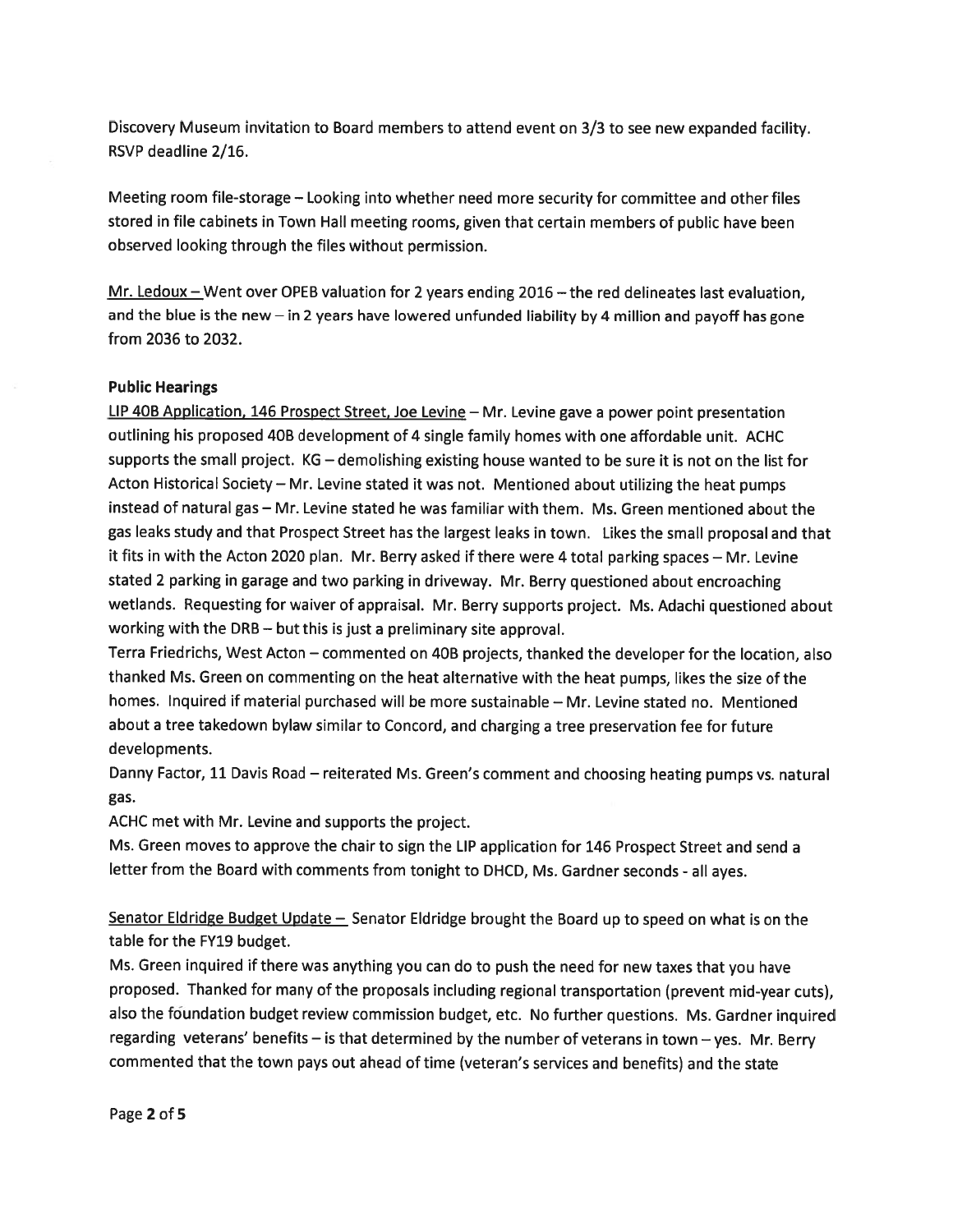reimburses the town, also encouraged Senator Eldridge to do whatever he can do to keep funding the environmental grants in town.

Senator Eldridge commented on that gas leaks (National Grid) will hire utilities to seal the high leaks and preven<sup>t</sup> the utilities to charge us (municipalities) for paying for the sealing.

Ms. Adachi questioned if anything you can do to work with the governor on transportation/mass transit to make it more efficient and have <sup>a</sup> first class mass transit system as <sup>a</sup> first class system in Metro Boston. Zoning Reform Law —

Ms. Adachi asked about the Sanctuary City proposal stand, the Senator stated that the bill was sent to the senate today, some challenge in the house as <sup>a</sup> house bill, police chiefs will have the option to carve out any changes. Acton's policy with police is really <sup>a</sup> stand out outline for the state.

Ms. Adachi asked the Senator what was his stand on recreational marijuana and state tax reform with the pre-pay of taxes.

Senator Eldridge commented that he was <sup>a</sup> strong supporter of question 4. Concerned if <sup>a</sup> lot of communities prohibit the sale or limit sale of recreational marijuana. Tax proposal ideas see billions of dollars cuts at the state level will limit funds toward education/roads, etc.

Danny Factor, <sup>11</sup> Davis Road — funding for homelessness and low income housing — concerned about poverty in wealthy communities.

Terra Friedrichs, West Acton — hopes the bond bill is not just <sup>a</sup> subsidy for developers, questioned about the environmental funding, likes idea of section <sup>8</sup> getting more funding, questioned about mosquito funding and the materials used for mosquito control, percentage growth that Acton is experiencing is greater than that of the state.

Ann Chang — would like to see library budget returned to their former <sup>g</sup>lory — will fight to keep libraries safe and sound. Questioned about the state sales tax cut and if it has gone to the senate — Senator Eldridge commented that it was still being brought to the legislature.

## Selectmen's Business

Kelley's Corner Infrastructure Discussion - Representatives from Winstanley, Howard Stein Hudson, and Kelley's Corner Steering Committee

Barbara Green, Winstanley Executive — explained the history of the company and their projects they have worked on in the past. Updated the Board on where the property owned by Stop and Shop is in means of lease termination, also what the company's <sup>p</sup>lans were for providing information for the surrounding community via public hearings and utilizing social media to keep all informed. Need <sup>a</sup> change in the zoning. Looking to have an article on <sup>a</sup> special fall town meeting regarding zoning changes.

Katie Enright, Howard Stein Hudson— working in collaboration with the Kelley's Corner Steering Committee and Winstanley Executive as the contracted engineering firm. Have <sup>a</sup> draft <sup>p</sup>lan layout for the property that includes mixed use housing/commercial space.

Ms. Adachi summarized that the bottom line is that you are looking for <sup>a</sup> special fall town meeting for <sup>a</sup> warrant article.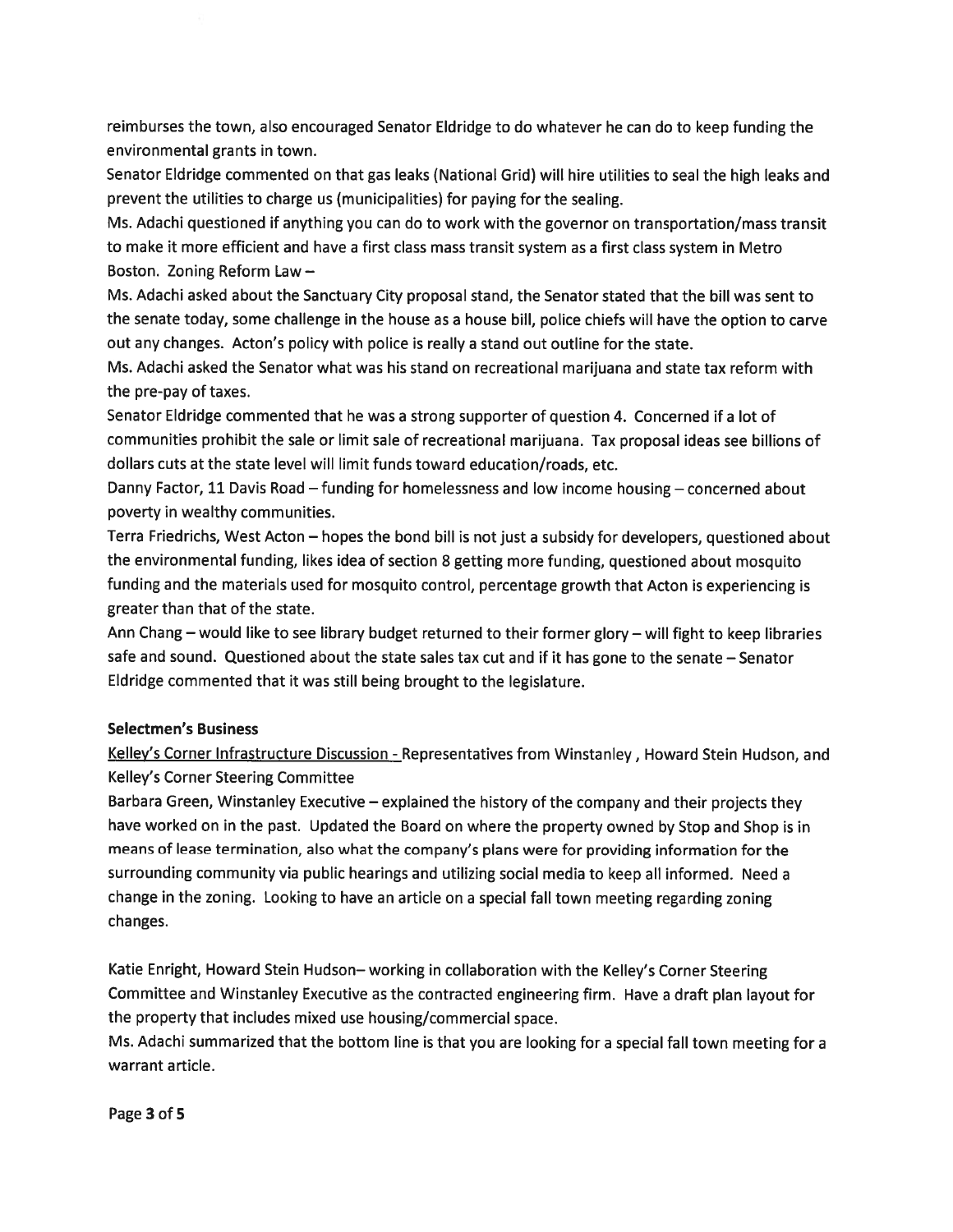Ms. Green inquired if the zoning is just for the Kmart parcel of all aspects of the Kelley's Corner — it is zoning for all parcels of Kelley's Corner.

Mr. Berry wanted to reiterate that if the zoning doesn't pass, control will go to any future developers of the sites and the Kmart site shuts down. The zoning changes will help control what will develop on that site and bring life back to the neighborhood with combined commercial/residential. Encourages the Board to call for <sup>a</sup> special fall town meeting for this design and the zoning changes.

Mr. Chang commented that you (Winstanley) developed <sup>a</sup> particular vision on how the town center should look and thinks that not everyone would agree how it should look — would sugges<sup>t</sup> that you (Winstanley) come up with different versions/options for the site to have alternative options. Ms. Gardner agreed.

Ms. Adachi would ask the Board to vote to approve <sup>a</sup> special town meeting for zoning changes. Ann Chang spoke, then Terra Friedrichs spoke about buying the Kmart property so that the town could control what goes there such as <sup>a</sup> community center. She spoke to the manager of Kmart and she was told (by the store manager) that the Acton location was one of the top performing Kmart's and they won't leave the property.

Ms. Green moves to authorize Town Manager to look for dates for <sup>a</sup> town meeting in the fall, Ms. Gardner second. All Ayes.

## Kelley's Corner Infrastructure Improvement Project - Proposed Comments to MassDOT -

Board to provide comments to MassDOT regarding Kelley's Corner Intersection Improvements. Questions regarding the Charter Road intersection with Mass Ave and the main intersection of 27 and 111. Also <sup>a</sup> new traffic light down by CVS on 111. Ms. Green asked if there was <sup>a</sup> letter of suppor<sup>t</sup> to MassDOT and has the letter from the engineering company gone to the Historical Commission as well. Terra Fteidrichs, West Acton— rampan<sup>t</sup> about taking easements and about voting no on the design and something about using the term eminent domain

Ms. Green moves to authorize the Chair to sign <sup>a</sup> letter of suppor<sup>t</sup> to the MassDOT, Ms. Gardner second. All Ayes.

Ms. Adachi brought up for discussion regarding an email that was circulated earlier in the day regarding the use of the Kelley's Corner Infrastructure project as an example for the MMA Policy Committee meeting the next day from the Deputy Chief of Staff to Governor Baker's office. The proposed zoning changes at the <sup>2016</sup> annual town meeting did not pass as it required <sup>a</sup> supermajority vote. PB — doesn't want the Board to seem that the town is supporting <sup>p</sup>lans/zoning changes and changing the majority vote change from 2/3 to majority vote. Ms. Green commented that as long it is clear it is not Acton supporting the Governor's propose<sup>d</sup> change for the zoning reform bill by using the <sup>p</sup>lan for Kelley's Corner.

Ms. Adachi suggested that we are not endorsing the proposed bill and if the Board is comfortable she will spea<sup>k</sup> to the Governor's Chief staff person it is OK to discuss the project as an example.